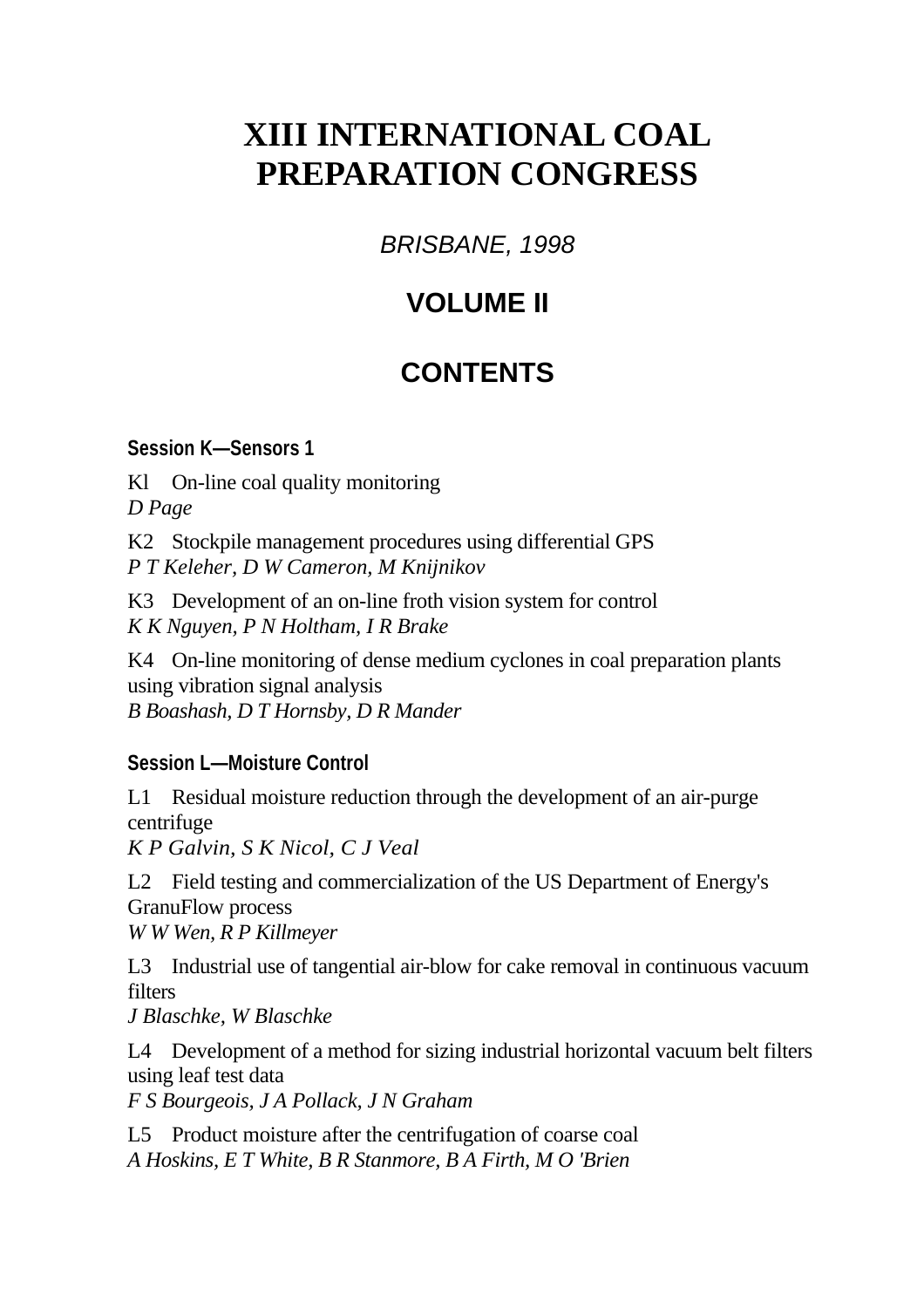#### **Session M—General 1**

M1 The solid wastes of coal preparation as a fuel contained feedstock for different branches of industry

*M J Shpirt, A Y Molchanov, N P Gorjunova* 

M<sub>2</sub> Grindability of clean coals obtained by molten caustic leaching in relation to desulphurization and de-ashing properties *T Oki, S Owada, Y S Chong, T Harada, T Moro* 

M3 Important characteristics of a gas-promoted oil agglomeration process *M Shen, T D Wheelock* 

M4 Improved utilization of fly ash through beneficiation *J B Rubinstein, S T Hall* 

M5 Combined technological process for coal treatment in new coal mine 'Melnica' *R Ignjatovic, N Madgalinovic, M Ignjatovic, R Maric, M Trumic* 

M6 Novel dewatering system for aiding the solid-liquid separation of coal slurries and tailings

*G M Moody, P McColl* 

#### **Session N—Dewatering/Flocculation**

Nl Fine coal particle aggregation in coal preparation plant circuits *J S Laskowski, Z Yu* 

N2 Pilot scale dewatering studies of ultra-fine clean coal *B K Parekh, J G Groppo, O Tao, W W Wen, R P Killmeyer* 

N3 The Goedehoop colliery discard retreatment plant *D P Power* 

N4 Codisposal and emplacement system for Charbon colliery *K W James, D J Williams, R J Hayes* 

### **Session O—General 2**

O1 Coal handleability: a quick and simple assessment *D W Brown, B P Atkin* 

O2 Recovering bituminous coal fines: a discussion on the production of coal-water slurry fuels and its relationship to fine coal cleaning *J L Morrison, A W Scaroni, J J Battista* 

O3 Advanced dry beneficiation of coal *C Qingru, Y Yang*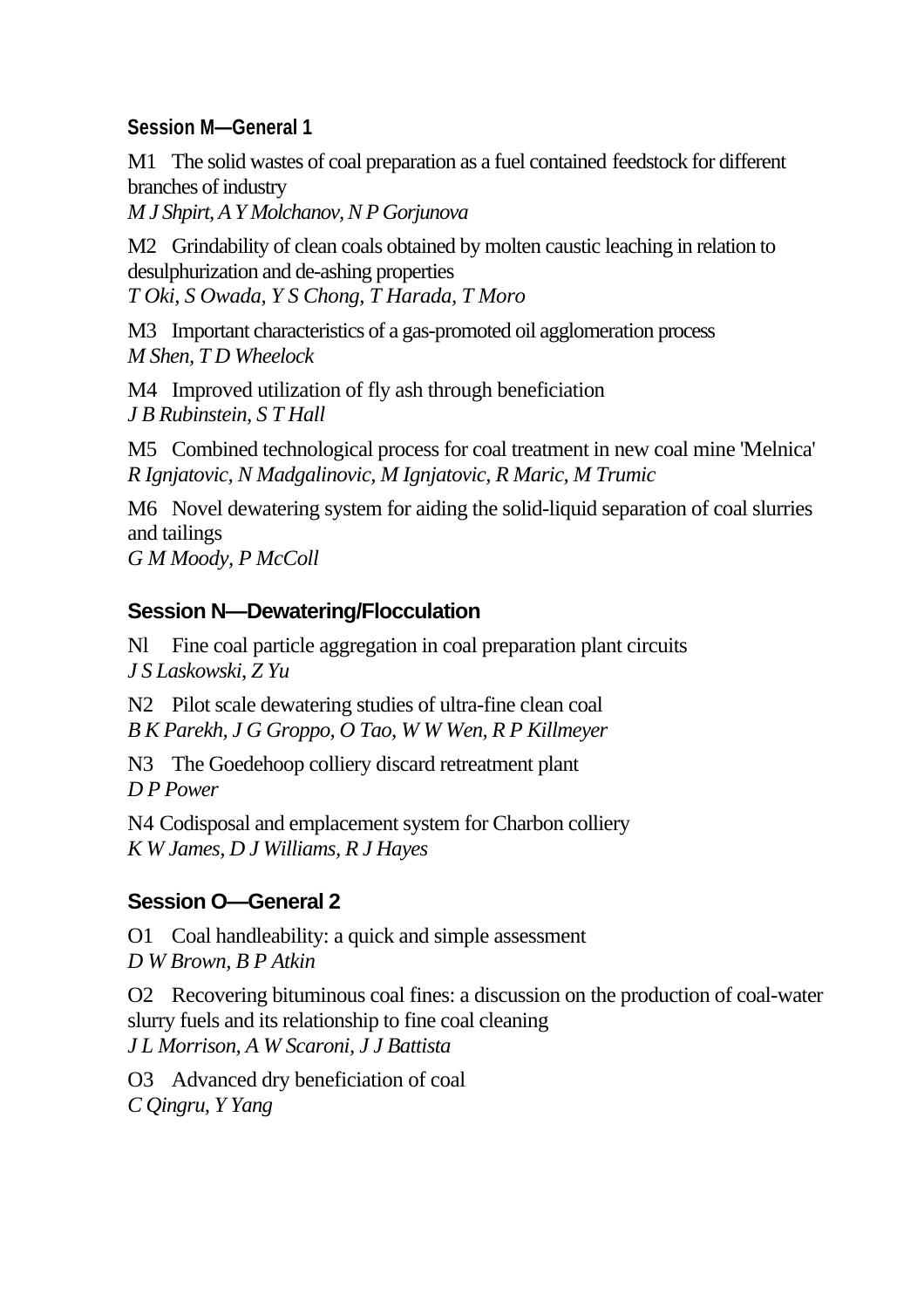O4 Application of some aspects of coal preparation technology to oil sands extraction

*M W Mikhail, A I A Salama, Y Cheng* 

O5 Water quality as a factor affecting elementary operations in the water slurry circuit

*L Kurczabinski* 

O6 A basis for jig control *Fu D, Liu W, Wang Y, Qi Z* 

### **Session P—Agglomeration**

P1 Thermal moulding of brown coals and peat to produce environmentally safe fuel briquettes

*G S Golovin, I K Nekhoroshy, A P Fomin, V N Epplae* 

P2 Binderless briquetting of bituminous coal

*G W Kalb, R P Whitt, A Boire* 

P3 Development of a full scale selective oil agglomeration plant *J Donnelly, B Cooney, I Hoare, B Waugh, R Robinson, R McCollough* 

P4 Upgrading of sub-bituminous coal for improved metallurgical performance *G Mathieson, C Pearson, K Clark, R Meakins, G W Kalb* 

P5 Development of technology of receiving improved briquetted fuel from coal slimes and fine classes

*S S Budayev, BI Linev, Y U Niphotov* 

## **Session Q—Flotation 2**

Q1 Fine coal flotation at Kleinkopje colliery in South Africa *A N Terblanche, W A Grobler, N A Matodes, M J Shaw* 

Q2 Development and application of type XPM-16 and XFM jet flotation cells *M Lianqing, W DaiWei*

Q3 Turboflotation for fine coal *P K Ofori, B Firth* 

Q4Flotation kinetics—problems and solutions *J Rubinstein, K Kalinowski* 

Q5 The development and commissioning of a new 450t/h Microcel™ column flotation circuit for BHP Coal's Peak Downs coal preparation plant *I R Brake*